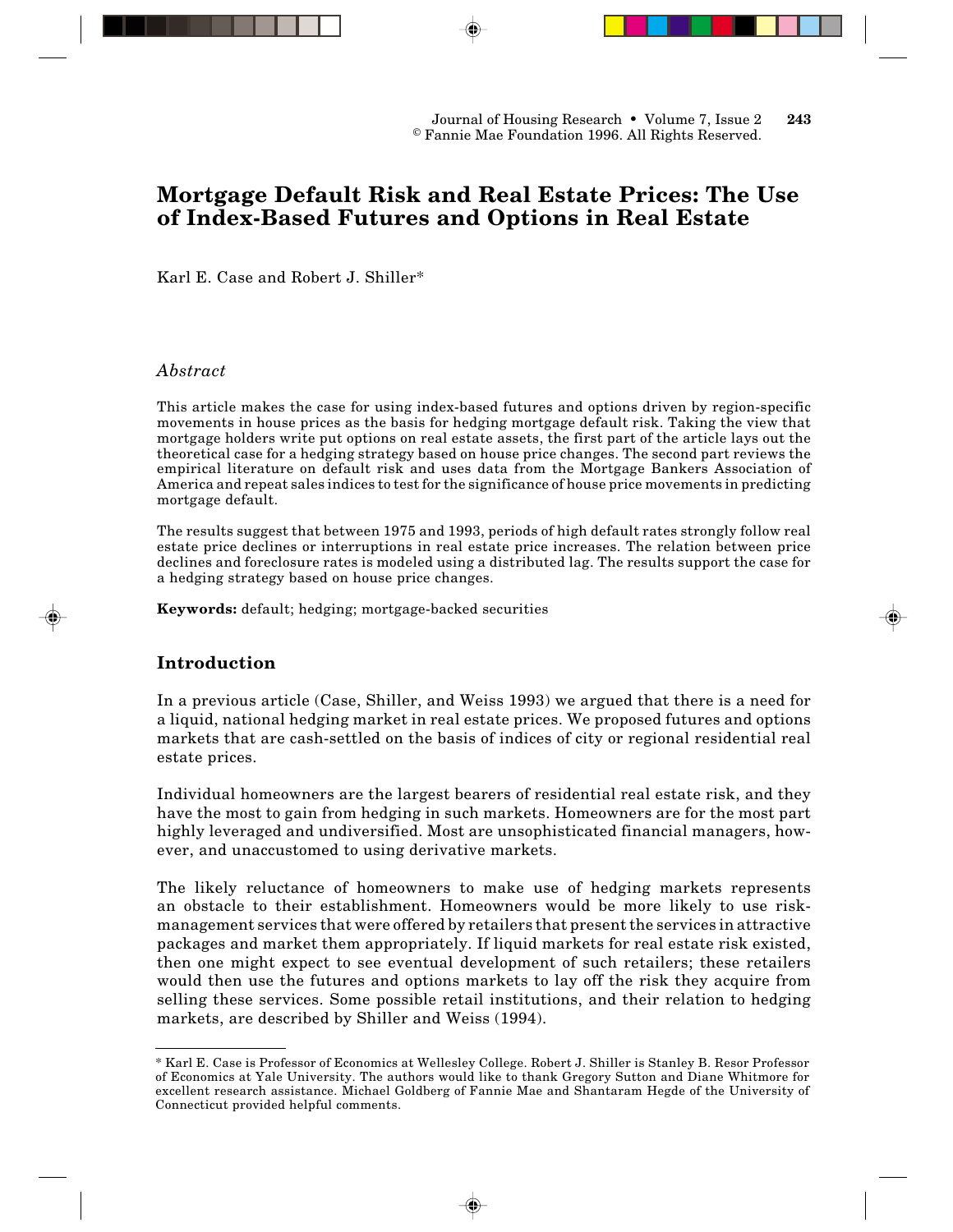Unfortunately, such a symbiotic relationship between retailers of market hedging services and futures markets may be slow to develop, since each party in the relationship needs to see the other already developed before rapid growth can occur. But this obstacle to the establishment of futures markets may not be serious if there are others who are ready to use the futures markets now, so that the markets could gain a foothold by serving them.

One group that may be ready now to use hedging markets in real estate price risk is holders of portfolios of mortgages. The values of their portfolios depend on collateral values—that is, on the current price of the mortgaged real estate.

In this article we present evidence that the value of mortgage portfolios does depend strongly on risks of price change in real estate markets, so mortgage holders ought to have a strong incentive to hedge. Risks are negligible when aggregate prices are increasing rapidly, become substantial when aggregate prices level off for a few years, and become severe when aggregate prices fall.

To accomplish this, we first develop a model of the relation of mortgage defaults to citywide real estate prices. Next, after a brief review of the empirical literature, we examine foreclosure data (for the 50 states) and house price indices, as well as other economic variables, in an effort to produce a predictive model of losses due to mortgage default. The results suggest ways that holders of mortgage portfolios might hedge in the proposed real estate futures and options markets.

# **Mortgage Holders as Option Writers**

Those who invest in mortgages are in effect writers of two kinds of options: call options on long-term debt and put options on real estate prices. The call option on long-term debt arises from the prepayment option in the mortgage contract, which the mortgagor has an incentive to exercise should interest rates fall (long-term bond prices rise). The put option on real estate arises from the mortgagor's option of defaulting altogether. In nonrecourse states, such as California and Texas, this option is guaranteed by law. In other states, the mortgagor does not technically have this option, but lawsuits seeking deficiency judgments against non-real-estate assets of defaulting mortgagors are rare in practice. By comparison with options on corporate stocks, for example, these options are somewhat unconventional, but they are fundamentally no different.

One might think that investors who hold mortgages should eliminate the risk of the option investment by purchasing interest rate call options and real estate put options. Doing this would seem to cancel out the risk they incurred in writing the options. The matter is not so simple, however, since the owner of a portfolio of mortgages holds in effect a portfolio of options with different strike prices; a portfolio of options is not the same thing as an option. Moreover, the mortgagors will not exercise their options with anything like the predictability of holders of financial options. So there is no natural reason for hedgers to favor the options market over the futures market. They could use a dynamic hedging strategy, adjusting their hedges in either market as discussed below.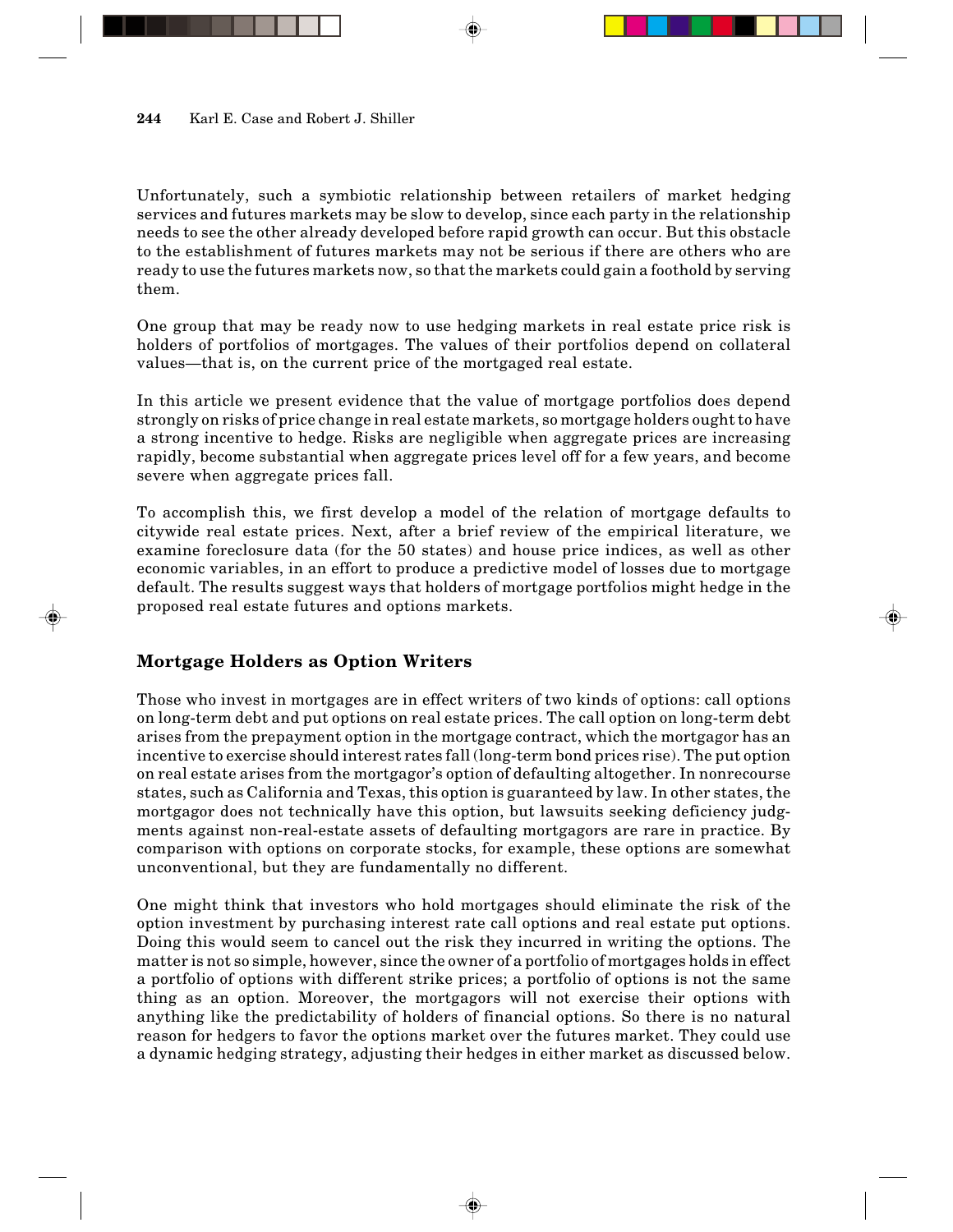Because of the nature of the prepayment option, a mortgage is an option with not a single strike price and single exercise date, but a schedule of strike prices and exercise dates that is determined by the amortization schedule of the mortgage (Chinloy 1991). This option is related to interest rate risk, rather than real estate price risk, since prepayments occur primarily when interest rates decline. However, the option is not so simple as an option on an interest-bearing vehicle. Because of liquidity constraints, mortgagors may find themselves unable to prepay if the value of their property falls below the mortgage balance.

Those who manage portfolios of mortgages already have learned to hedge—to the extent that prepayments are determined only by interest rate movements—both the interest rate risk and the prepayment risk in the long-term interest rate futures and options markets. In fact, the very first interest rate futures market, the Government National Mortgage Association (GNMA) bond futures market established in 1975, was for prepayment risk as well as interest rate risk. A GNMA bond is a pool of mortgages that is guaranteed against default by the full faith and credit of the U.S. government, so there is no default risk.<sup>1</sup> But the bearer of the bond does bear all the prepayment risk. The GNMA futures market was very active until problems in its delivery procedure caused it to be supplanted by the Treasury bond futures market.<sup>2</sup>

The disappearance of the GNMA futures market in no way implies the disappearance of demand for hedging the prepayment risk. The hedging can be done on other existing markets, since prepayment is determined fairly well by interest rates, given other information about the mortgage pool. It is well known in the industry that holders of mortgage-backed securities are in effect writers of options on interest rates, and theories of hedging mortgage-backed securities rely on the theory of such options.<sup>3</sup>

If there were a futures market in real estate prices, this hedging behavior could be refined to take into account how real estate price movements affect prepayment. This would be a sort of fine-tuning of the hedging of mortgage risk, and it is not our primary concern here. We turn to a discussion of hedging the effects of default on mortgage investments.

# **Theory of Defaults and Hedging**

Strong evidence, discussed below, shows that the best single predictor of default is the current ratio of loan to market value for each property. This suggests that as prices fall, the probability of defaults will rise. Unfortunately, the cost to lenders of default also rises as prices fall. While default probabilities and default losses rise with falling prices, default losses will rise nonlinearly and faster than house prices fall. Therefore, the mortgage holder would ideally want a nonlinear, or dynamic, hedge. In this section we derive a nonlinear model that indicates how dynamic hedging should proceed.

 $^1$ Default risk does exist in these bonds only in the sense that when default occurs the mortgage is prepaid by GNMA; it thus translates into some prepayment risk.

<sup>&</sup>lt;sup>2</sup> The GNMA futures market eventually lost out to the Treasury bond futures market apparently because the delivery option in the GNMA contract made the futures price a poor hedge against the risk of prepayment for the representative mortgage-backed security (Johnston and McConnell 1989).

 $3$  For example, Toevs (1985) defined the concept of "option-adjusted duration" to allow hedging of prepayment risk in interest rate markets.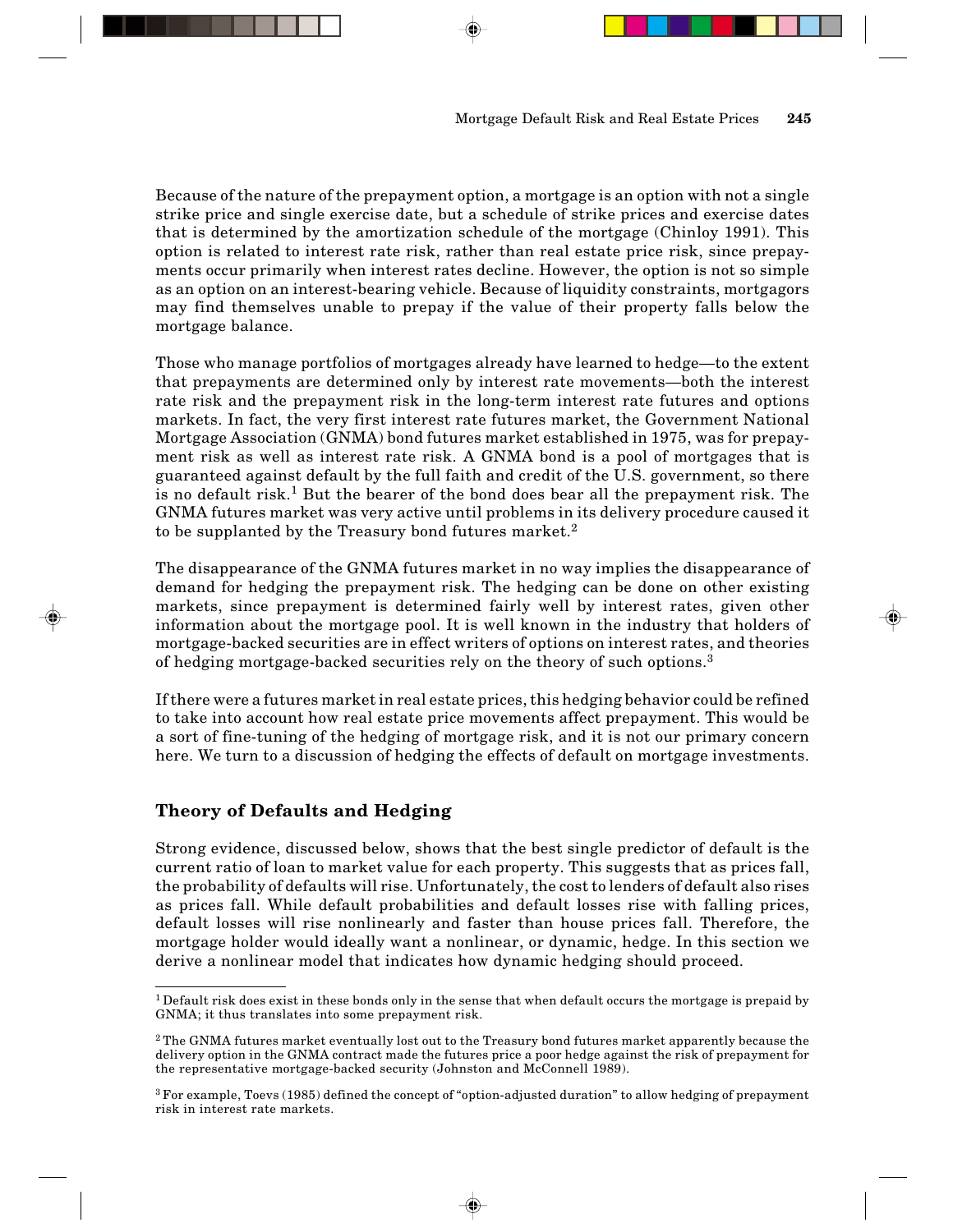We follow the notation of Case and Shiller (1987): Household *i* buys a house at time *ti*, and the logarithm of the house price at time  $t$  is  $P_{it}$ . We suppose that  $P_{it}$  is the sum of three components:

$$
P_{it} = C_t + H_{it} + N_{it},\tag{1}
$$

where  $C_t$  is the logarithm of the citywide level of housing prices at time  $t$ ,  $H_{it}$  is a Gaussian random walk (where  $DH_{it}$  has mean 0 and variance  $\sigma_H^2$  that is uncorrelated with  $C_t$ ), and  $N_{it}$  is a time-of-sale house-specific random error (which has mean 0 and variance  $\sigma_N^2$  for all *i* and is serially uncorrelated and uncorrelated with  $C_t$  and  $N_{it}$  at all leads and lags) due to unpredictable noise in the sales process. This model imposes a  $\mathcal b$  of 1 with respect to the citywide price level for all houses, an assumption that could be relaxed.

Suppose that the house is financed with a fixed-rate mortgage. The logarithm of the mortgage balance, *Mit*, is determined by a schedule specified at time *ti* that depends on the mortgage rate and the length of the mortgage.

The risk of default is related to the logarithm of the loan-to-value ratio,  $L_{it} = M_{it} - P_{it}$ , as well as to a vector  $\mathbf{X}_{it}$  of other economic conditions that affect default, such as unemployment rates. Note that there is a hazard of default even if *Lit* is negative, though as it becomes large and negative the hazard tails off toward zero.

Our model says that the probability *pit* of defaulting at time *t* for house *i* is a nonlinear function:

$$
p_{it} = f(L_{it}, \mathbf{X}_{it}).
$$
\n<sup>(2)</sup>

It is important that we represent the function as nonlinear, since with very low values of *Lit* there will be virtually no defaults. A hypothetical example of such a function is plotted in figure 1 for a given value of **X***it*. Note that for large negative values of *Lit* the function approaches zero; virtually no one would want to default in these circumstances. As the loan-to-value ratio grows, the probability of default becomes higher and higher. Because the function is nonlinear, the cross-sectional variance of house prices matters for aggregate portfolio behavior, as shown below.

We seek now to describe the relationship between the change in value of a portfolio of mortgages on houses and the price level  $C_t$  for the city in which the house is situated. For this portfolio, we have a list of the dates of mortgage origination for each property and hence a specification of the function *Mit* for each property. The probability that property *i* will go into foreclosure during the relevant period is

$$
p_{it} = f(M_{it} - (C_t - C_{t_i} + H_{it} - H_{it_i}) - P_{it_i}, \mathbf{X}_{it}).
$$
\n(3)

Note that the time-of-sale error  $N_{it}$  does not affect the default decision, since we have assumed that  $N_{it}$  is not known to the homeowner until the house is actually sold. The curve shown in figure 1 was drawn for a given specific value of the vector  $\mathbf{X}_{it}$ ; we hypothesize that varying the elements of **X***it* will shift the curve to the left or right without affecting its basic shape. An owner of a mortgage portfolio with information about the selling prices, the mortgage terms of the underlying properties, and the values of  $\mathbf{X}_{it}$  still does not know the relation of  $p_{it}$  to the city price  $C_t$  because the house-specific noise component  $H_{it}$  –  $H_{it_i}$  is not known. Fortunately, our Gaussian model of the variance of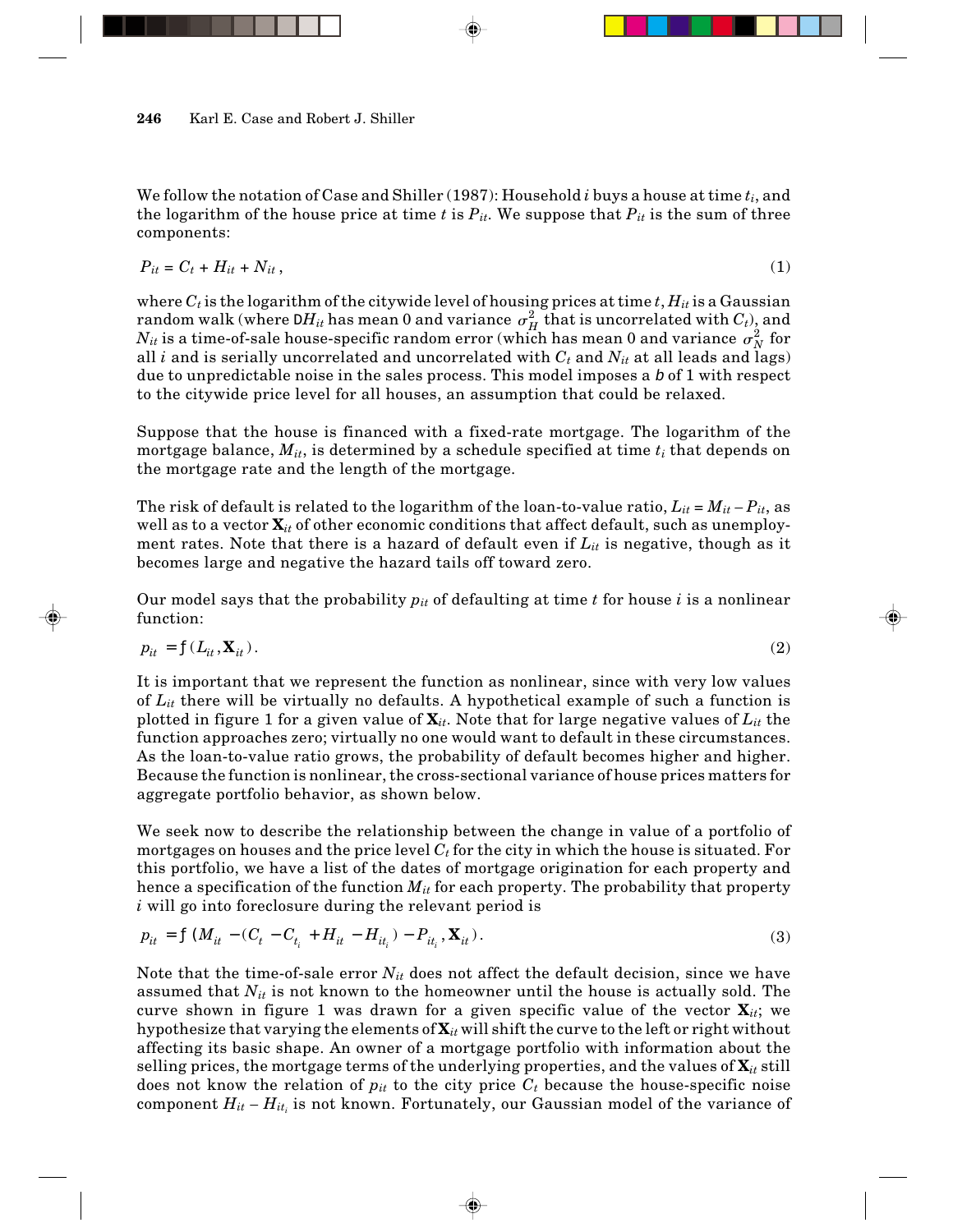

*Figure 1.* **Hypothetical Example of the Function ƒ Relating the Probability of Foreclosure to the Natural Logarithm of the Loan-to-Value Ratio**

changes in *H* allows us to calculate the functional relationship between average losses due to foreclosure *E* and the citywide price level *Ct*. Suppose, for a simple example, that all houses in a portfolio were purchased by the mortgagors on the same date *ti* at the same  $\log$  price  $P_{it_i}$ , have identical schedules  $M_{it}$  and identical vectors  $\mathbf{X}_{it}$  of economic conditions affecting default, and are otherwise randomly selected. Then the expected fraction *F* of properties in foreclosure at time *t* is

$$
F = \int_{-\infty}^{+\infty} f(M_{it} - (C_t - C_{t_i} + s\sqrt{t - t_i}) - P_{it_i}, \mathbf{X}_{it}) n_H(s) \, ds,
$$
\n(4)

where  $n_H(s)$  is the normal density function with mean 0 and variance  $\sigma_H^2$ . Moreover, assuming that the expected loss to the mortgagee when the property defaults (taking account of the distribution of the time-of-sale noise term  $N_{it}$ ) is given by the function  $V(M_{it} - P_{it}, \mathbf{X}_{it})$ , the expected average loss in the portfolios due to foreclosure is

$$
E = \int_{-\infty}^{+\infty} V(M_{it} - (C_t - C_{t_i} + s\sqrt{t - t_i}) - P_{it_i}, \mathbf{X}_{it})
$$
  

$$
f(M_{it} - (C_t - C_{t_i} + s\sqrt{t - t_i}) - P_{it_i}, \mathbf{X}_{it}) n_H(s) ds.
$$
 (5)

Equation (5) can then be used to define the positions in futures or options markets to hedge the risk of losses due to mortgage default. In practice, of course, where portfolios are not so uniform, one would have to expand the analysis to take account of the joint distribution of purchase dates, purchase prices, and economic conditions.

The same analysis represented by equation (4) can allow us to compute the empirical relationship between foreclosures in a geographic area, such as a state, and the variables that determine overall foreclosures. However, the analysis is complicated by the many vintages of mortgages, issued at times when prices and interest rates were different. Moreover, many of these mortgages are paid off or defaulted and disappear in response to changing economic conditions, allowing for such things as echo effects of past changes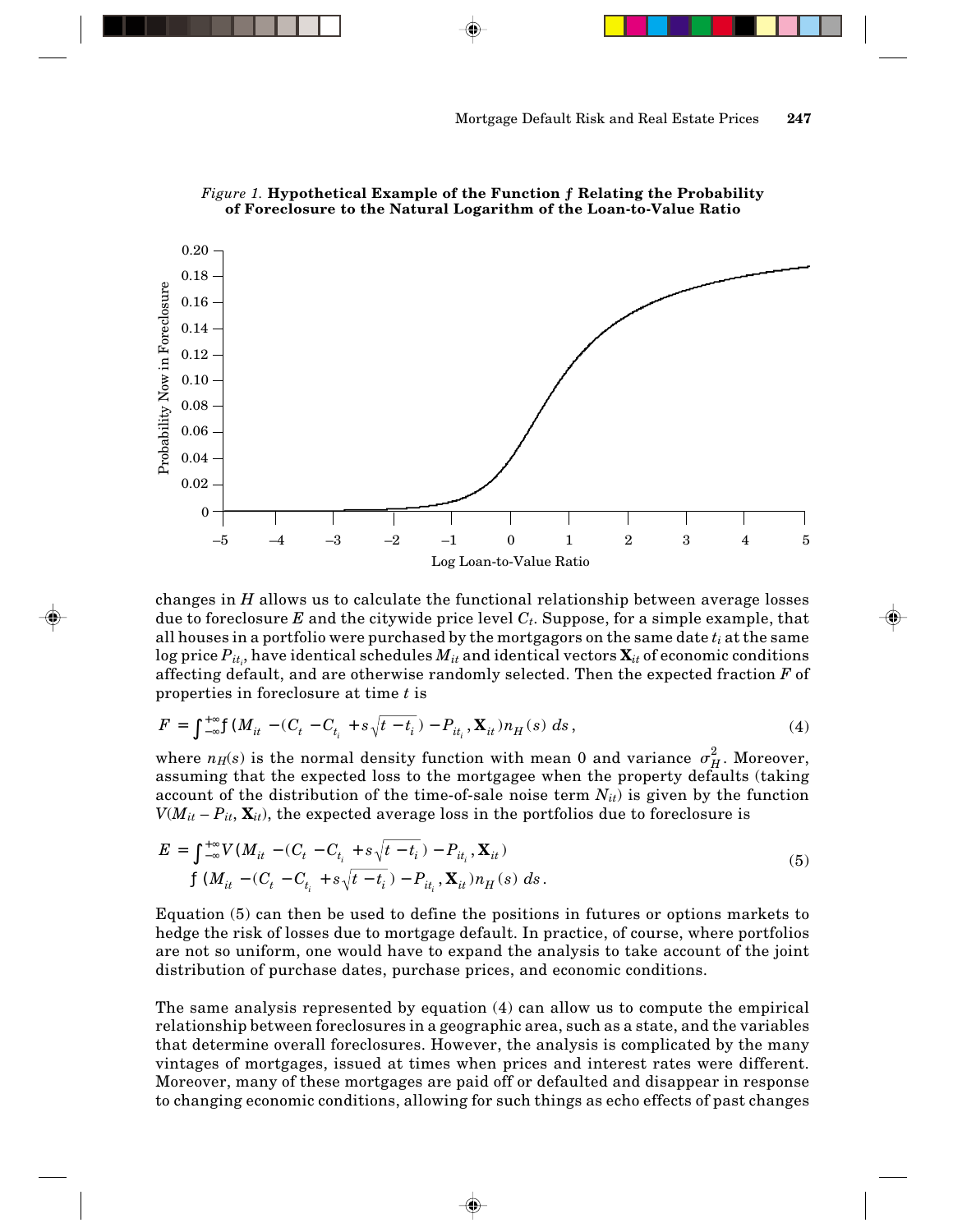in interest rates or prices. Moreover, we do not have data on all the vintages for a geographic region such as a state.

It is beyond the scope of this article to derive analytically the relationship between average foreclosures for a state and the citywide price level  $C_t$ , but some general principles emerge from the analysis. First, we note that foreclosures tend to be determined by a sort of distributed lag on past price changes. The length of the distributed lag depends on the vintages of mortgages whose balances have not been reduced so far below prices that the put is in the near-zero portion of the function *f*. Presumably, the distributed lag dies faster at higher rates of price increase. There need not be aggregate price declines for there to be foreclosures; five years or so of flat prices will tend to cause a burst of foreclosures, since mortgage balances are not reduced much by amortization in the first five years, and five years is enough time for a good number of houses to see their value drift downward randomly because of the  $H_{it}$  term and such things as changing neighborhood characteristics. The effects of the other variables **X***it* such as the unemployment rate interact with the effects of the distributed lag of price changes: If prices have been rising smartly, then other variables will have less effect on foreclosures.

Each of the inputs to the strategy noted above—the loan-to-value ratios of the portfolio, the metropolitan area price to neighborhood price b values, and the default discounts can change through time. Therefore an ideal hedging strategy would require the mortgage holder to update its hedging analysis regularly.

# **Mortgages and House Prices: Methods of Dealing with Price Risk**

Because of the nonlinear relationship between actual losses (deficiencies) and house prices, even regionally diversified mortgage portfolios are exposed to potentially catastrophic risk from sharp regional price drops (as further discussed below). Given the experiences of Texas, New England, Alaska, and California, the increasing rush to shed risk is not surprising. First, there is increasing pressure for broader and deeper private mortgage insurance. Agencies are offering reduced "guarantor fees" in exchange for deep pool coverage when acquiring pools.

One way of dealing with mortgage risk is securitization, but securitization simply transfers the risks directly to mortgage-backed securities holders. Non-agency investor worries, particularly about California, have led to demands for credit enhancement of mortgage-backed securities via a "super-senior" structure, in which classes of securities are set aside to bear any default losses ahead of more senior protected paper.

All these complex methods of passing on default risk could be avoided if a hedging vehicle were available.

# **Empirical Literature on Default Risk**

There is no shortage of evidence on the importance of house prices and equity in the default decision. Quercia and Stegman (1992, 375) reviewed 29 empirical studies done over a 30-year period and concluded: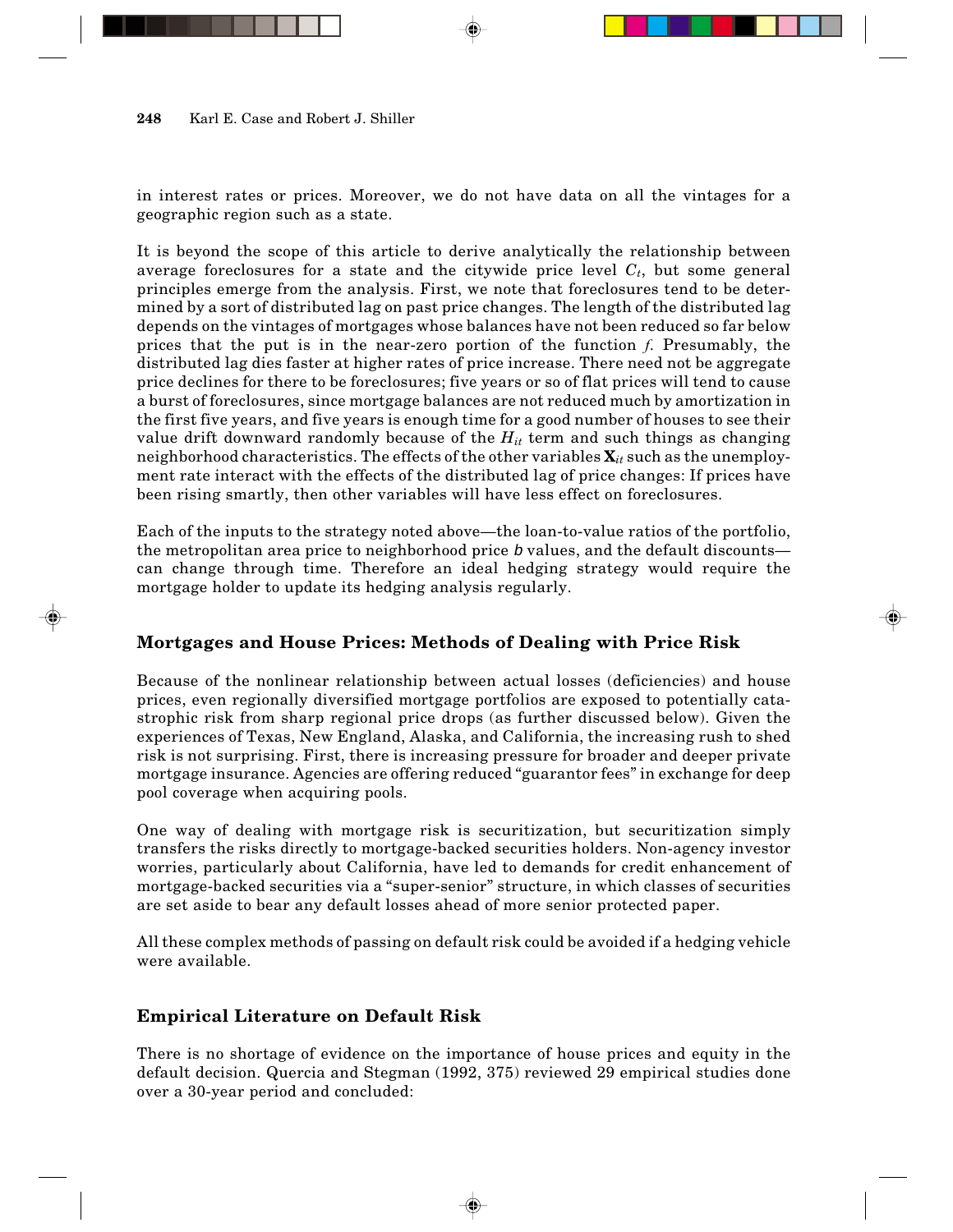Consistently, home equity, or the related measure of loan-to-value ratio, has been found to influence the default decision. There is a consensus in most recent default studies that the correct measure of a borrower's net equity is the contemporaneous market value of property less the contemporaneous market value of the loan, a measure that also incorporates borrower expectations.

Kau, Keenan, and Kim (1994, 287) reached the same conclusion:

There exists a significant literature examining causes of default. In conformity with this paper's approach, considerable empirical evidence exists showing that it is the house versus the mortgage value, rather than such personal characteristics as the homeowner's liquidity position, that explains default.<sup>4</sup>

Even more recently, in a study using a discrete proportional hazard model, micro-level mortgage data from Freddie Mac, and weighted repeat-sales price indices, Quigley, Van Order, and Deng (1993, 24) stated:

The results show that the probability of negative equity ratio is the main time varying covariate influencing mortgage holders' default decision.

The history of the mortgage industry provides dramatic evidence that default risk is related nonlinearly to house prices. Losses from default depend not only on the incidence of defaults, but also on the severity of deficiencies after collateral liquidation. Unfortunately, almost no data on aggregate claims over time are available on a nonproprietary basis. But this is an area where history is well known. The catastrophic losses in recent years have been in Texas and other parts of the Southwest, in Alaska, in New England, and in California. In all four cases, house prices dropped sharply. While the number of defaults increased, actual losses soared. In other areas of the country, default rates rise and fall with economic conditions, but actual deficiencies are kept to reasonable levels by collateral values when real estate prices have not fallen.

If default risk was randomly distributed across the country, a regionally diversified portfolio would be sufficient to control the risks of default losses. But experience has shown that even regionally diversified portfolios can suffer catastrophic losses when large regions suffer significant price declines.

## **House Prices and Default Risk: Additional Evidence**

Recent years have seen dramatic swings in house prices, and nowhere have they been more dramatic than in Massachusetts and California. The pattern of single-family house price movements in the Boston consolidated metropolitan statistical area and Los Angeles County are shown in figures 2 and 3, respectively.<sup>5</sup> Between 1982 and 1988, house prices in Boston rose 177 percent. Following a gentle peak that lasted two full

<sup>4</sup> The authors cite Jackson and Kaserman (1980), Foster and Van Order (1984), Waller (1988), and Cunningham and Capone (1990).

<sup>5</sup> The indices plotted are repeat-sales indices following the method of Case and Shiller (1987, 1989) estimated from data on more than 1.5 million sale pairs in Los Angeles and more than 85,000 sale pairs from the five eastern counties in Massachusetts.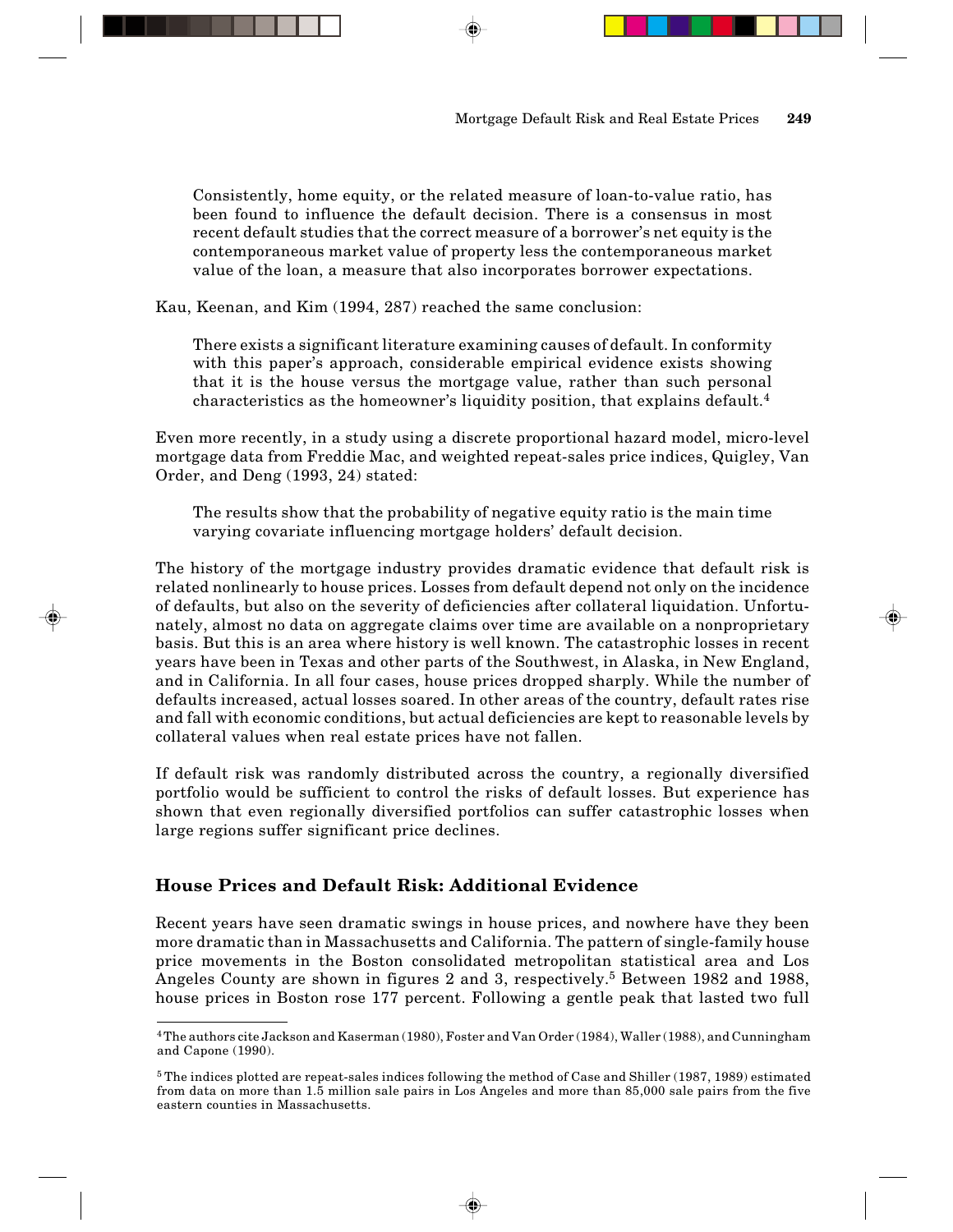

*Figure 2.* **Case-Shiller Monthly Home Price Index, January 1982 to December 1994, January 1990 = 100, Greater Boston**

*Source:* Case Shiller Weiss, Inc.





#### *Source:* Case Shiller Weiss, Inc.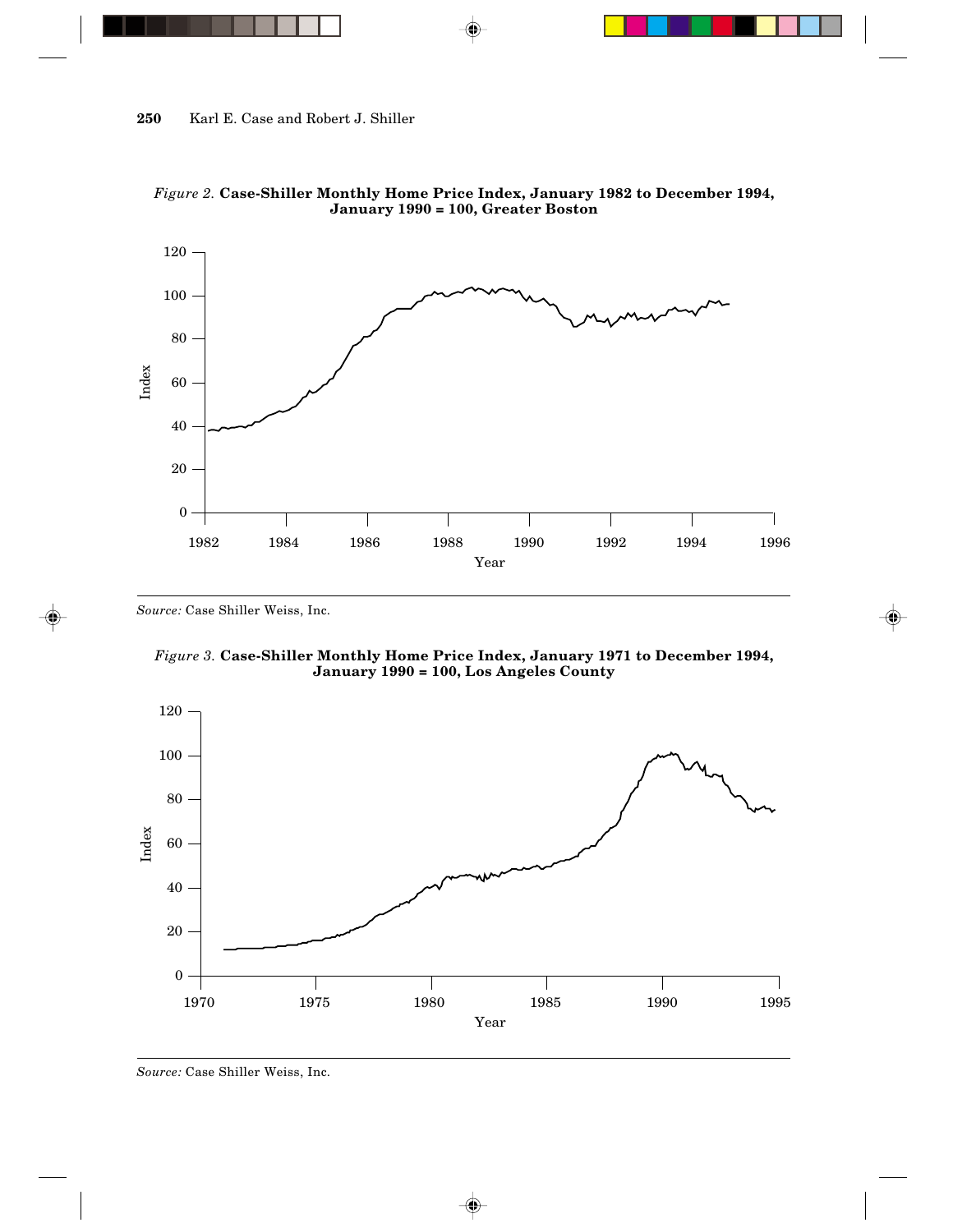years, prices dropped sharply in 1990, bottoming in January 1992, down 18 percent. Prices have since been on a gradual uptrend in Boston, wiping out most of the loss since the peak.

Similarly, housing prices in Los Angeles County boomed from 1986 to 1989, rising 92 percent. Following a much sharper peak than in Massachusetts, prices began falling in 1990 and fell 26 percent by January 1994, followed by an apparent leveling off of the price decline starting with early 1994. It is of course impossible to tell whether this leveling is just a temporary interruption of the decline.

In Massachusetts, we calculated repeat-sales price indices for 64 separate geographic areas made up of individual ZIP codes or ZIP code clusters. For each of the 64 areas, the increase in price from 1982 (second quarter) to the peak was calculated, as was the decline since the peak (through June 1993). Nearly all areas peaked during the second half of 1988 or the first half of 1989. Summary statistics are given in table 1.

|                           | $1982 - Peak$ | $Peak-1993$ |
|---------------------------|---------------|-------------|
| Minimum $(\%)$            | 136           | $-2$        |
| Maximum $(\%)$            | 235           | $-56$       |
| Mean $(\%)$               | 170           | $-17$       |
| Standard deviation $(\%)$ | 21            |             |
| Coefficient of variation  | 0.12          | 0.50        |
| 1st quartile $(\%)$       | 156           | $-13$       |
| 3rd quartile $(\%)$       | 182           | $-19$       |

### *Table 1.* **Price Increases and Decreases, 64 Areas in Massachusetts**

The important point here is that the variation in declines across areas is larger than the variation in increases across the same areas. We have argued above that during periods of price decline, losses are likely to increase in a nonlinear way, since both the number of claims and the severity increase when prices drop. Further, recall that in figure 1 we argued that the likelihood of default increases nonlinearly with the logarithm of the loanto-value ratio. This implies that if the cross-area variance of the log price change increases when prices drop, this would push clusters of properties into the category of severely depressed, sharply increasing default probability and severity of deficiency.

This is exactly what happened in Massachusetts. Thirteen of the 64 areas experienced declines of more than 20 percent from the peak, wiping out virtually all equity for firsttime buyers between 1987 and 1989. The worst three areas (Lowell –56 percent, Brockton –44 percent, and Chelsea/Revere –38 percent) are all large, severely impacted industrial areas with high rates of unemployment. In these three areas, more than half of all recorded sales in 1994 were foreclosure sales.

During the same period, four ZIP code clusters that include 13 towns showed declines of 7 percent or less.

The effect of house price movements on default rates during the boom-bust cycle in Massachusetts is illustrated in figure 4. Default rates are "total default inventory"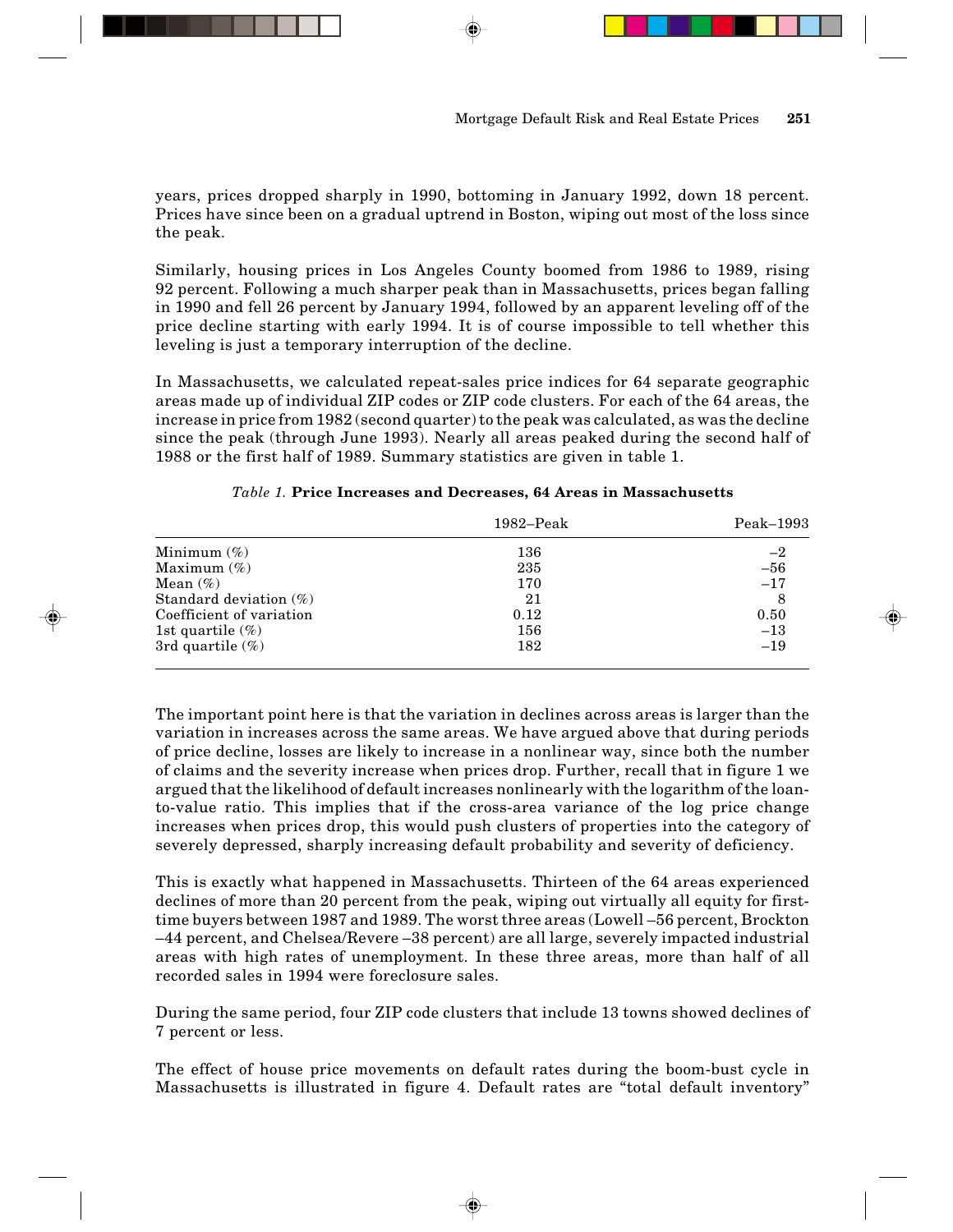

*Figure 4.* **Total Foreclosures for Massachusetts in Percent (Dashed Line) and Case-Shiller Massachusetts Home Price Index as Fraction of Base Value (Solid Line), Quarterly, First Quarter 1982 to First Quarter 1993**

*Source:* Mortgage Bankers Association of America and Case Shiller Weiss, Inc.

obtained from the Mortgage Bankers Association of America (MBA) *National Delinquency Survey* (1975–93, quarterly). From 1982 through 1988, housing prices rose sharply, and default rates were pushed nearly to zero as loan-to-value ratios increased. As soon as prices flattened and ultimately dropped, total foreclosures rose sharply. Finally, as prices bottomed and stabilized, total foreclosures also stabilized.

The data for California show a similar pattern but over a longer period (figure 5). Sharp price increases during the first California boom, from 1975 through 1980, pushed foreclosure rates down steadily to nearly 0.1 percent. The dislocation of the 1981–82 recession, combined with stable prices in the early 1980s, increased foreclosures to more than 1 percent. The second California boom, from 1986 through 1989, again decreased loan-to-value ratios, and foreclosure rates fell sharply. When prices turned around and began falling in 1990, foreclosure rates shot up and were still climbing in 1994.

Note that the plots in figures 4 and 5 show total foreclosure inventory as a fraction of total loan portfolios. A more accurate picture would be obtained by looking at foreclosure rates by vintage year. The highest foreclosure rates are for mortgages written in California in 1989 and 1990, while in Massachusetts the highest rates are for mortgages written in 1988 and 1989.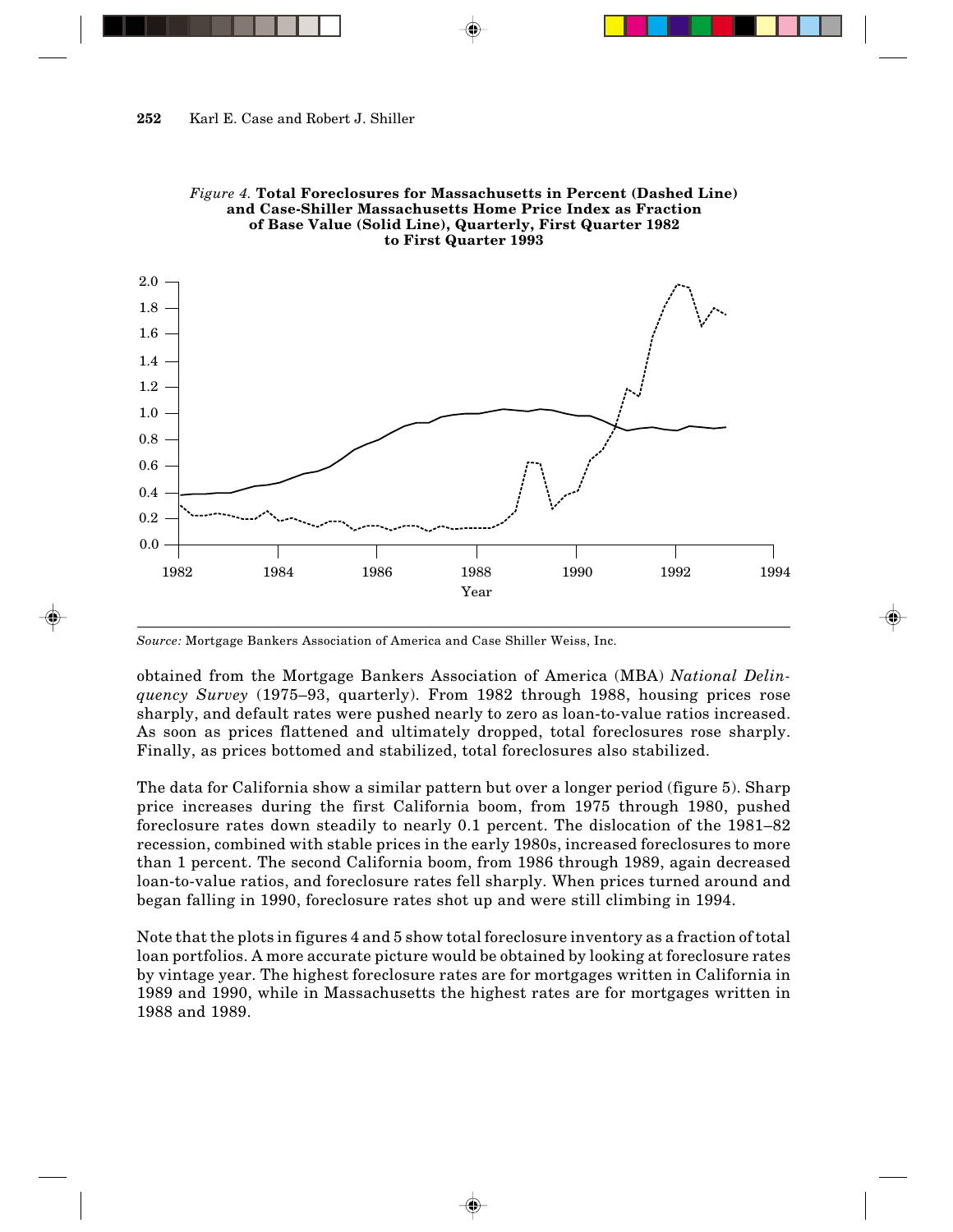



*Source:* Mortgage Bankers Association of America and Case Shiller Weiss, Inc.

## **Regression Results**

While the ideal data for studies of default incidence are microdata on individual seasoned mortgages from which hazard models might be estimated, we decided to look at default and foreclosure data from the MBA since 1975.

Three sets of regressions have been run. First, we regressed the logarithm of the MBA total foreclosure rate for the state on a distributed lag of the difference of the logarithms of the repeat-sales indices described in tables 2 and 3. Since there is likely to be an autocorrelated residual, the regressions were run by the Cochrane-Orcutt procedure to estimate the residual autocorrelation coefficient  $r$ .

In both Los Angeles and Massachusetts, the set of lagged price changes explains much of the overall variation in foreclosure. The adjusted  $R^2$  is 0.87 for Massachusetts and 0.94 for Los Angeles.

Although extraordinary default risk is created when a substantial boom is followed by a sharp downturn, as was the case in California and in New England, what portion of the variation in default and foreclosure nationally can be explained by collateral depreciation?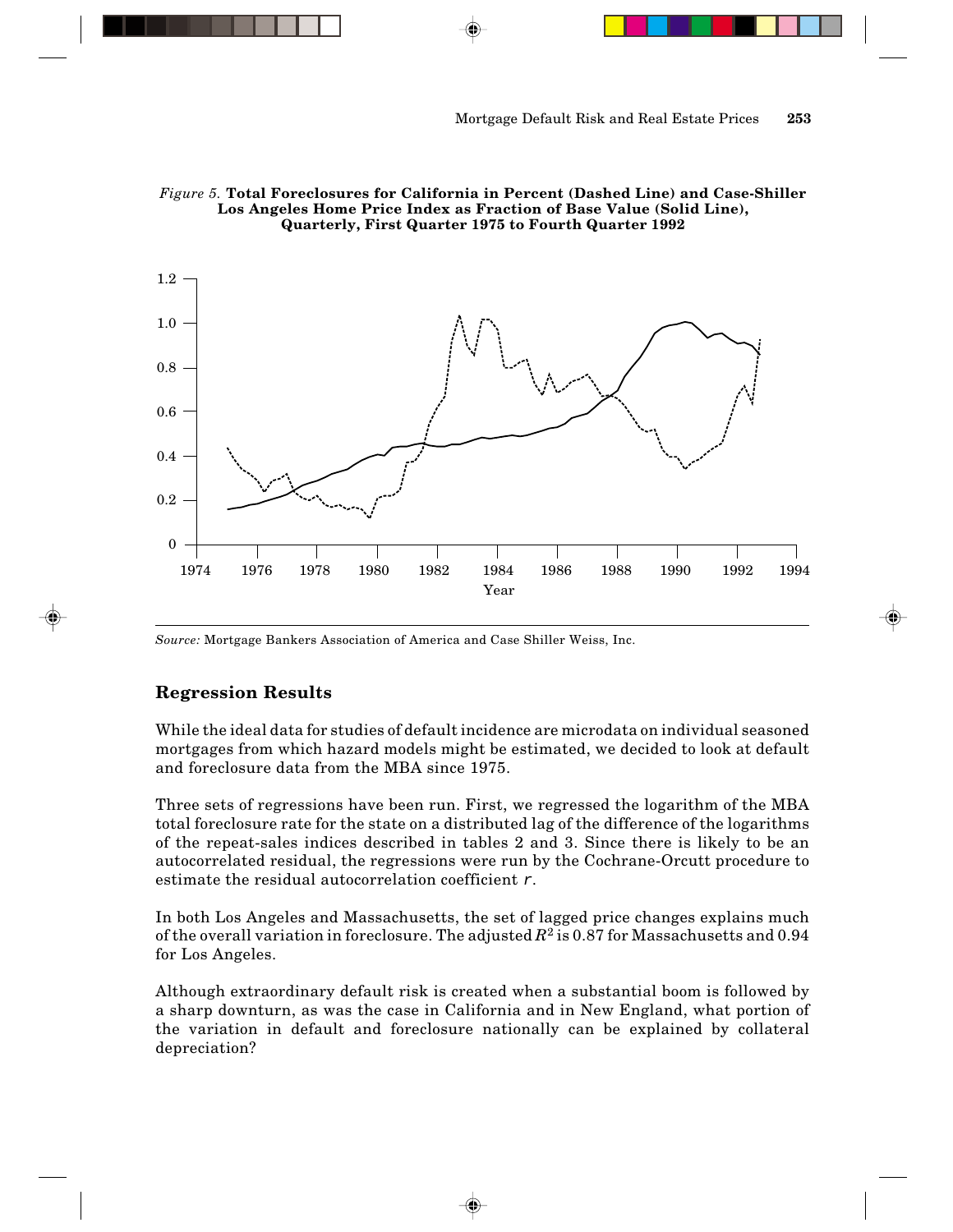| Independent |             |  |  |
|-------------|-------------|--|--|
| Coefficient | t Statistic |  |  |
| $-0.205$    | $-0.948$    |  |  |
| 0.732       | 0.153       |  |  |
| $-3.605$    | $-0.758$    |  |  |
| $-3.362$    | $-0.486$    |  |  |
| $-0.977$    | $-0.133$    |  |  |
| $-11.065$   | $-1.352$    |  |  |
| 7.891       | 0.994       |  |  |
| 2.263       | 0.283       |  |  |
| $-9.016$    | $-1.134$    |  |  |
| $-2.121$    | $-0.310$    |  |  |
| $-7.863$    | $-1.117$    |  |  |
| $-7.594$    | $-1.218$    |  |  |
| 2.876       | 0.497       |  |  |
| 0.425       | 1.531       |  |  |
|             |             |  |  |

### *Table 2.* **Distributed Lag Regression, Massachusetts, Quarterly, Third Quarter 1985 to Fourth Quarter 1991 (Dependent Variable: Logarithm of Total MBA Foreclosure Rate for Massachusetts)**

*Note: N* = 26, adjusted  $R^2$  = 0.870. Regressions were run by Cochrane-Orcutt procedure.

 $DP<sub>t</sub> = log Price<sub>t</sub> - log Price<sub>t-1</sub>$ , where Price = Case-Shiller house price index for Massachusetts.

### *Table 3.* **Distributed Lag Regression, Los Angeles, Quarterly, Third Quarter 1978 to Fourth Quarter 1991 (Dependent Variable: Logarithm of Total MBA Foreclosure Rate for California)**

| Independent<br>Variable | Coefficient | t Statistic |
|-------------------------|-------------|-------------|
| Intercept               | $-0.042$    | $-0.197$    |
| $DP_{t-1}$              | 0.005       | 0.005       |
| $DP_{t-2}$              | 0.248       | 0.228       |
| $DP_{t-3}$              | $-0.568$    | $-0.503$    |
| $DP_{t-4}$              | $-2.506$    | $-2.204$    |
| $DP_{t-5}$              | $-2.580$    | $-2.311$    |
| $DP_{t-6}$              | $-1.674$    | $-1.506$    |
| $DP_{t-7}$              | $-1.714$    | $-1.538$    |
| $DP_{t-8}$              | $-1.683$    | $-1.427$    |
| $DP_{t-9}$              | $-2.821$    | $-2.392$    |
| $DP_{t-10}$             | $-3.456$    | $-2.881$    |
| $DP_{t-11}$             | $-2.064$    | $-1.771$    |
| $DP_{t-12}$             | $-1.330$    | $-1.300$    |
| r                       | 0.886       | 13.184      |

*Note: N* = 54, adjusted  $R^2$  = 0.943. Regressions were run by Cochrane-Orcutt procedure.

 $DP<sub>t</sub> = log Price<sub>t</sub> - log Price<sub>t-1</sub>$ , where Price = Case-Shiller house price index for Los Angeles County.

To estimate the effect of house prices on foreclosure rates across all states, we have assembled a database containing a number of state-level economic variables quarterly since 1975 as well as default and foreclosure data from the MBA. The results of a simple model of foreclosure rates, a time-series cross-section regression where each observation of the dependent variable is a state in a given quarter, are shown in table 4. We used 2,603 observations of these state-quarter foreclosure rates; note that start dates for various series differ across states. The ordinary least squares regression included a simple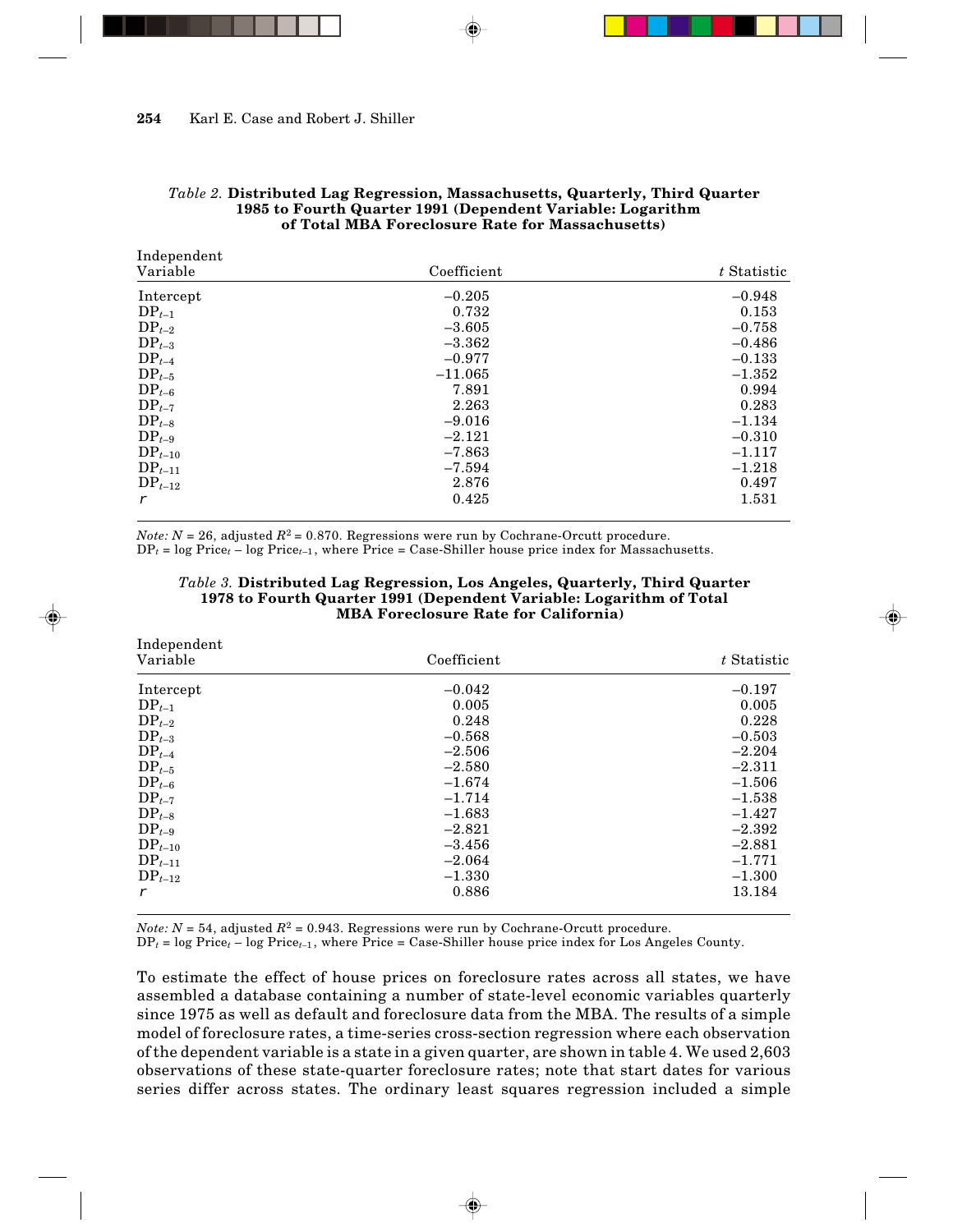### *Table 4.* **Time-Series Cross-Section Regressions, 50 States, Quarterly, First Quarter 1975 to First Quarter 1993 (Dependent Variable: Total MBA Foreclosure Rate in State)**

| Independent<br>Variable   | Coefficient | t Statistic |
|---------------------------|-------------|-------------|
| Intercept                 | 2.725       | 5.589       |
| Unemp <sup>a</sup>        | 0.048       | 6.545       |
| $PCY_{t-4}$ <sup>b</sup>  | 0.027       | 4.131       |
| ChPCY <sup>c</sup>        | $-1.582$    | $-3.437$    |
| $PCNM_{t-4}$ <sup>d</sup> | $-24.421$   | $-18.417$   |
| Nation <sup>e</sup>       | 1.141       | 7.780       |
| $BUST_t^f$                | 1.277       | 17.283      |

*Note:*  $N = 2,603$ , adjusted  $R^2 = 0.297$ . Regressions were run by ordinary least squares. Start dates for series differ across states.

a Average unemployment rate in state over the past eight quarters.

b Per capita personal income in the state lagged four quarters. c Change in the logarithm of per capita personal income in the state over the past four quarters.

d Per capita net migration for the state lagged four quarters.

e National foreclosure rate.

 $^{\rm f}$  Dummy variable for quarters in which nominal house prices fell significantly in AK, CA, CT, MA, NH, NJ, NY, OK, RI, and TX.

dummy variable for quarters when available data suggested significant declines in house prices. Such declines have occurred in 10 states in four areas: the Southeast during the mid-1980s, the Northeast and California during the early 1990s, and Alaska during the late 1980s.

The most significant variables are per capita net migration for the state lagged one year and the BUST dummy. Both have the expected signs. The average unemployment rate over the past eight quarters is highly significant with the expected sign. The level of per capita income has the wrong sign, but the change in per capita income has the expected sign.

Finally, we have incorporated the distributed lags that were found to be so predictive in table 2 for Massachusetts and table 3 for Los Angeles into the time-series cross-section analysis for the 50 states. Doing this enables us to use data on all the states to see whether distributed lags are really predictive of foreclosures in a wide variety of settings. In table 5 we present the results of the time-series cross-section model estimated with the same database, this time using the Hildreth-Lu method to control for autocorrelation within individual states and fixed effects to control for differences across states. The logarithm of the total foreclosure rate is regressed on distributed lags of changes in the National Association of Realtors' median house prices for the state and on the ratio of real per capita personal income in the state for the quarter to its level four quarters earlier. The constant term and the coefficients of the state dummies are not shown in the table. Because of the 16-quarter distributed lag on changes in per capita personal income and the 12-quarter distributed lag on house price changes (as well as the problem that start dates for some series are later for some states), the number of observations is reduced to 914. Even though the distributed lag coefficients were unconstrained (no polynomial or other functional relationship having been imposed), all the price coefficients are negative, as we would expect; they are almost always significant at conventional levels, and the model explains 86 percent of the variation in foreclosures over the period. The peak effect of price changes on foreclosure occurs at a lag of about two years.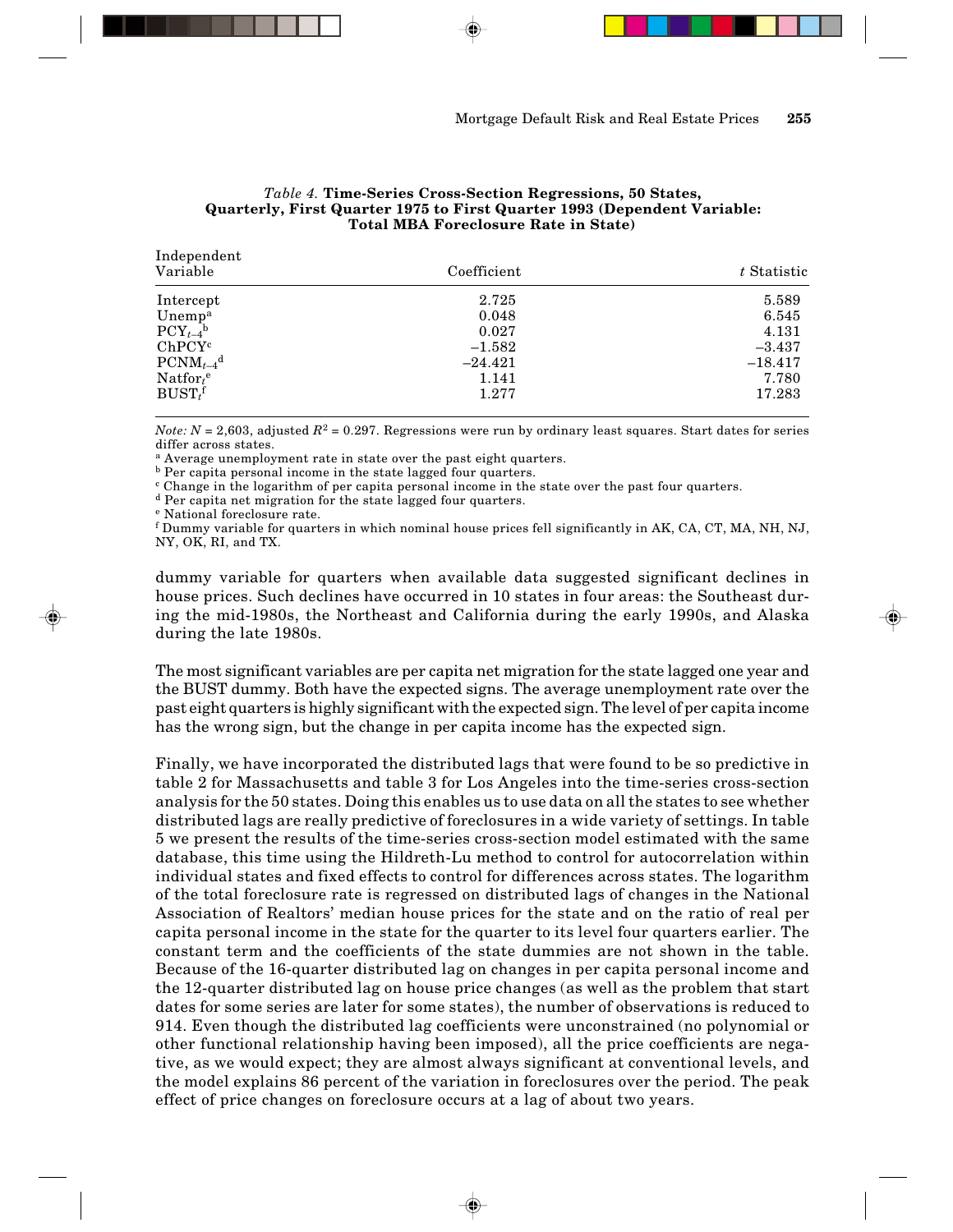Independent

| muepenuent<br>Variable | Coefficient | t Statistic |
|------------------------|-------------|-------------|
| Unemp*                 | 0.266       | 3.297       |
| $DPY_{t-1}$            | $-4.515$    | $-3.073$    |
| $DPY_{t-2}$            | $-1.376$    | $-0.965$    |
| $DPY_{t-3}$            | 0.298       | 0.213       |
| $DPY_{t-4}$            | 0.658       | 0.460       |
| $DPY_{t-5}$            | $-0.193$    | $-0.117$    |
| $DPY_{t-6}$            | 1.051       | 0.631       |
| $DPY_{t-7}$            | 3.747       | 2.211       |
| $DPY_{t-8}$            | 3.640       | 2.147       |
| $DPY_{t-9}$            | $-1.092$    | $-0.683$    |
| $DPY_{t-10}$           | 0.752       | 0.477       |
| $DPY_{t-11}$           | 3.018       | 1.885       |
| $DPY_{t-12}$           | 1.386       | 0.882       |
| $DPY_{t-13}$           | 1.908       | 1.381       |
| $DPY_{t-14}$           | 0.683       | 0.507       |
| $DPY_{t-15}$           | 0.445       | 0.314       |
| $DPY_{t-16}$           | 2.940       | 2.031       |
| $DP_{t-1}$             | $-0.017$    | $-3.253$    |
| $DP_{t-2}$             | $-0.023$    | $-2.496$    |
| $DP_{t-3}$             | $-0.030$    | $-2.550$    |
| $DP_{t-4}$             | $-0.037$    | $-2.747$    |
| $DP_{t-5}$             | $-0.040$    | $-2.833$    |
| $DP_{t-6}$             | $-0.045$    | $-3.230$    |
| $DP_{t-7}$             | $-0.049$    | $-3.728$    |
| $DP_{t-8}$             | $-0.049$    | $-4.125$    |
| $DP_{t-9}$             | $-0.043$    | $-4.121$    |
| $\text{DP}_{t-10}$     | $-0.032$    | $-3.761$    |
| $DP_{t-11}$            | $-0.018$    | $-2.938$    |
| $\text{DP}_{t-12}$     | $-0.005$    | $-1.535$    |

#### *Table 5.* **Time-Series Cross-Section Distributed Lag Regressions, 50 States, Quarterly, First Quarter 1975 to First Quarter 1993 (Dependent Variable: Logarithm of Total MBA Foreclosure Rate in State)**

*Note: N* = 914, adjusted  $R^2$  = 0.857. Regressions were run by Hildreth-Lu procedure with fixed effects for states.  $DPY_t = PCY_t/PCY_{t-4}$ , where  $PCY_t$  = real per capita personal income in state for period *t*.  $DP_t = log Price_t - log$  $Price_{t-1}$ , where Price = National Association of Realtors median price of existing single-family homes. \* Average unemployment rate in state over the past eight quarters.

## **Conclusion and Further Research**

The purpose of this article is to add information relevant to our earlier argument (Case, Shiller, and Weiss 1993) for establishing index-based futures and options markets in real estate for a variety of cities. The largest single group that would benefit from the ability to hedge in such markets is homeowners, who are generally underdiversified and highly leveraged. Unfortunately, homeowners are not well informed about the use of derivatives to reduce risk; thus, use of such markets would be likely to evolve over a long time as insurance and financial service companies develop consumer products to take advantage of the new markets.

The real issue is what other groups stand to gain from the establishment of real estate futures and options markets that would have the requisite knowledge to use appropriate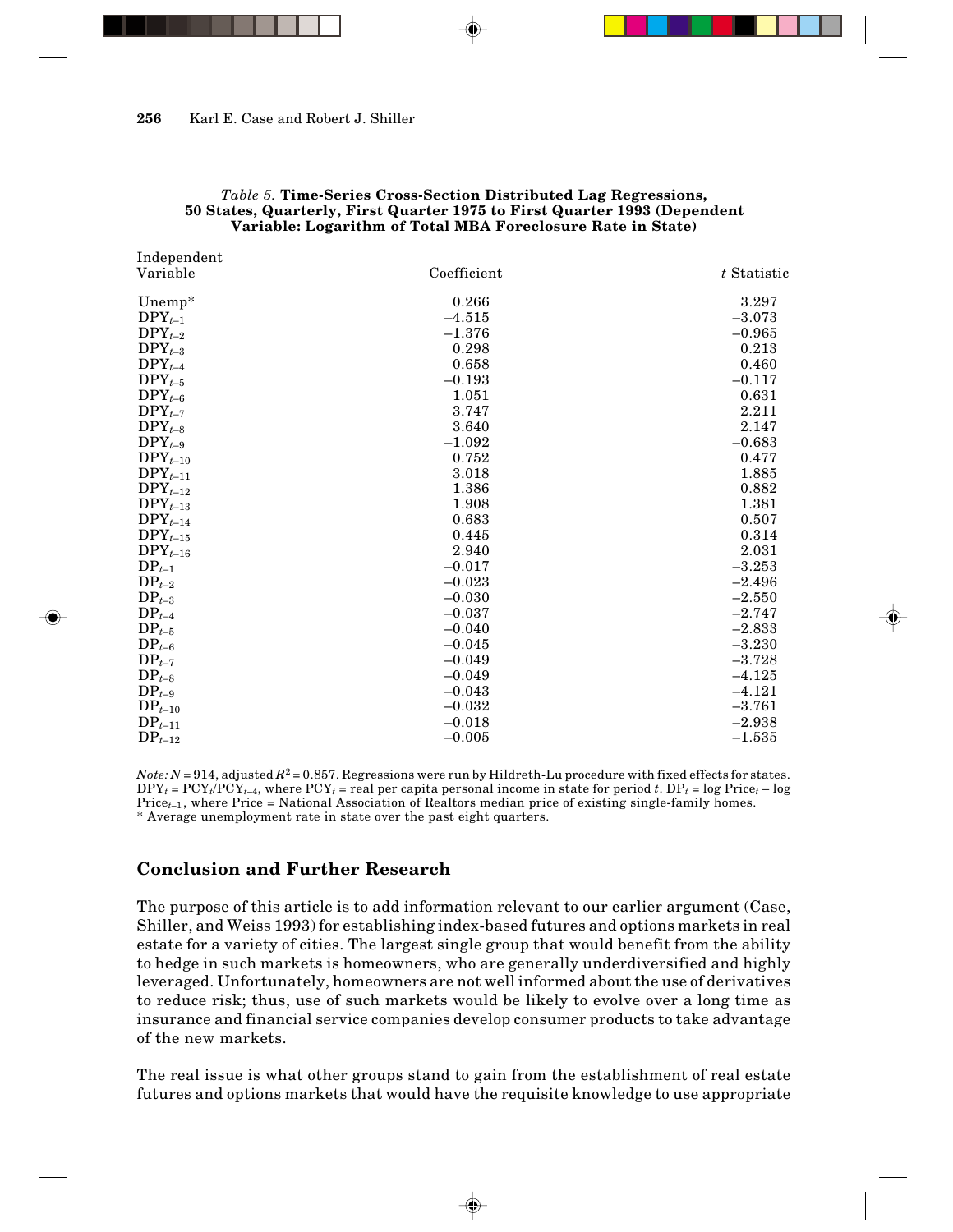hedging to reduce risk. One obvious example is the group of mortgage holders or those that currently "own" the default risk associated with mortgages (private mortgage insurers or mortgage-backed securities holders).

Mortgage holders face risks from interest rate increases, from prepayments, and from default and foreclosure. Interest rate risk and prepayment risk can be hedged easily in interest rate futures and options markets, but foreclosure risk is uncorrelated with any existing hedging vehicle.

The empirical part of the article presented evidence that house prices do indeed predict foreclosure and that a set of derivative products based on regional price movements would provide an appropriate vehicle for hedging default risk.

## *References*

Case, Karl E., and Robert J. Shiller. 1987. Prices of Single Family Homes since 1970: New Indexes for Four Cities. *New England Economic Review*, September–October, pp. 45–56.

Case, Karl E., and Robert J. Shiller. 1989. The Efficiency of the Market for Single-Family Homes. *American Economic Review* 79(1):125–37.

Case, Karl E., Robert J. Shiller, and Allan N. Weiss. 1993. Index-Based Futures and Options Markets in Real Estate. *Journal of Portfolio Management* 19(2):83–92.

Chinloy, Peter. 1991. The Option Structure of a Mortgage Contract. *Journal of Housing Research* 2(1):21–38.

Cunningham, Donald F., and Charles A. Capone. 1990. The Relative Termination Experience of Adjustable to Fixed Rate Mortgages. *Journal of Finance* 45(5):1687–703.

Foster, Chester, and Robert Van Order. 1984. An Option-Based Model of Mortgage Default. *Housing Finance Review* 3(4):351–72.

Jackson, Jerry, and David Kaserman. 1980. Default Risk on Home Mortgage Loans: A Test of Competing Hypotheses. *Journal of Risk and Insurance* 47:678–90.

Johnston, Elizabeth Tashjian, and John J. McConnell. 1989. Requiem for a Market: An Analysis of the Rise and Fall of a Financial Futures Contract. *Review of Financial Studies* 2:1–23.

Kau, James B., Donald C. Keenan, and Taewon Kim. 1994. Default Probabilities for Mortgages. *Journal of Urban Economics* 35(3):278–96.

Mortgage Bankers Association of America. 1975–93. *National Delinquency Survey*. Quarterly.

Quercia, Roberto G., and Michael A. Stegman. 1992. Residential Mortgage Default: A Review of the Literature. *Journal of Housing Research* 3(2):341–79.

Quigley, John M., Robert Van Order, and Yongheng Deng. 1993. The Competing Risks for Mortgage Termination by Default and Prepayment in the Residential Housing Market. Paper presented at the National Bureau of Economic Research Summer Institute, Cambridge, MA.

Shiller, Robert J., and Allan N. Weiss. 1994. Home Equity Insurance. National Bureau of Economic Research Working Paper, National Bureau of Economic Research, Cambridge, MA. (Forthcoming, *Journal of Real Estate Finance and Economics*.)